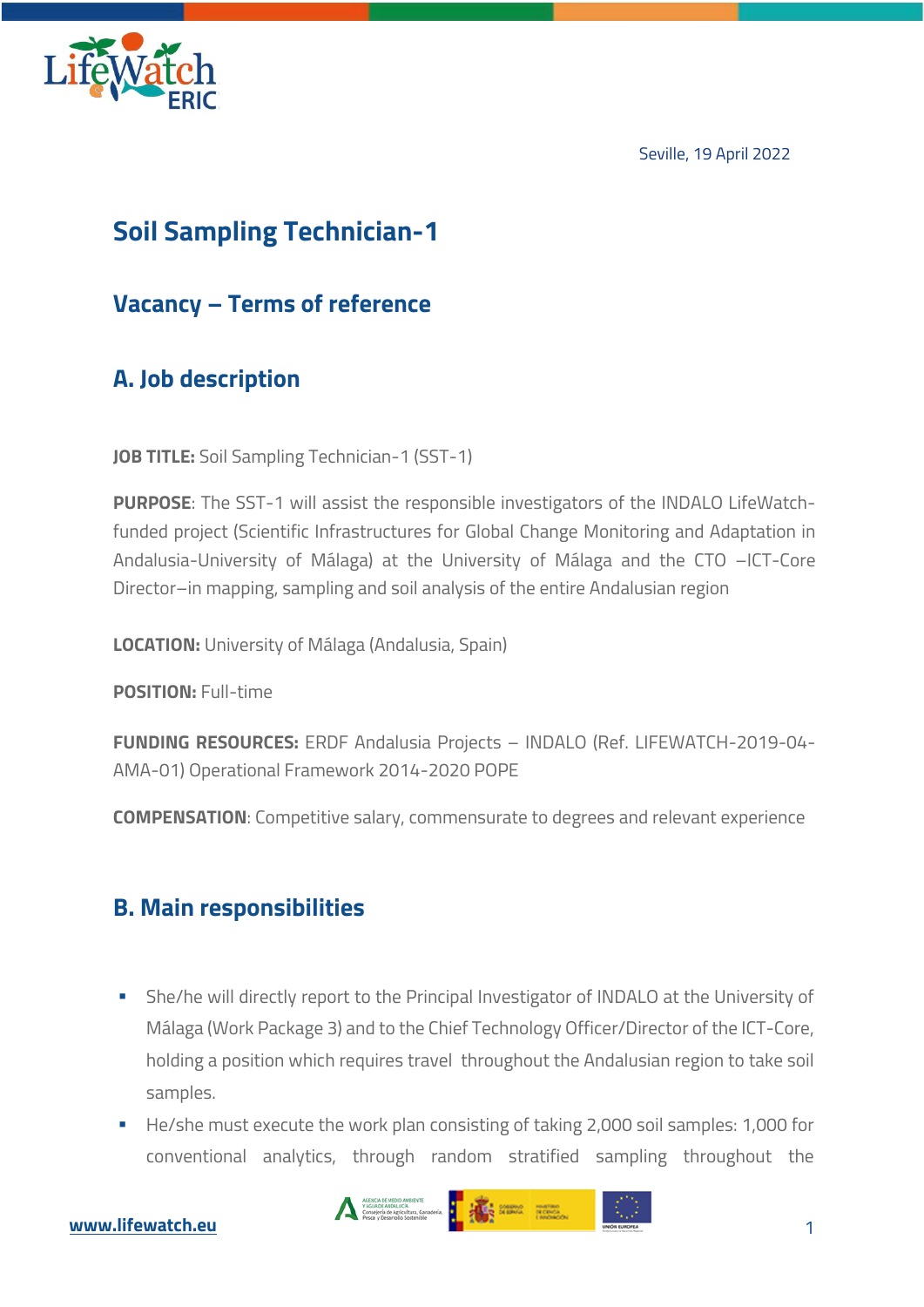

autonomous community; 1,000 for the construction of the Spectral Library, through random stratified sampling.

**•** In addition, the individual would provide experience in both soil analysis and field sampling, being essential the management of GIS, georeferenced databases and geostatistics.

### **C. The ideal candidate should meet the following requirements:**

- 1. A BSc degree in Geography and Territorial Management;
- 2. Minimum 9 months experience in similar position in a research and/or academic establishment (University desirable);
- 3. Accredited experience in taking surface and deep soil samples;
- 4. Proven experience in laboratory analysis of different edaphic properties: physical, hydric and chemical;
- 5. Availability to travel throughout the Andalusian region is mandatory;
- 6. Proven experience in ArcGis y QGis;
- 7. Good presentation and reporting skills, fluency in written and spoken English;
- 8. Ability to work under tight deadlines with changing priorities;
- 9. A high-standard work ethic;
- 10. Driving license is mandatory.

#### **ADDITIONAL DESIRABLE SKILLS**

- **Proven experience in similar national or international projects.**
- § Publications on soil analysis and its affectation in a context of climate change.

#### **D. The vacancy is subject to the following procedure**

§ A short covering letter and Curriculum Vitae (EUROPASS format and annexes, 10 pages at the most) shall be submitted to the Chief Technology Officer/ICT-Core Director